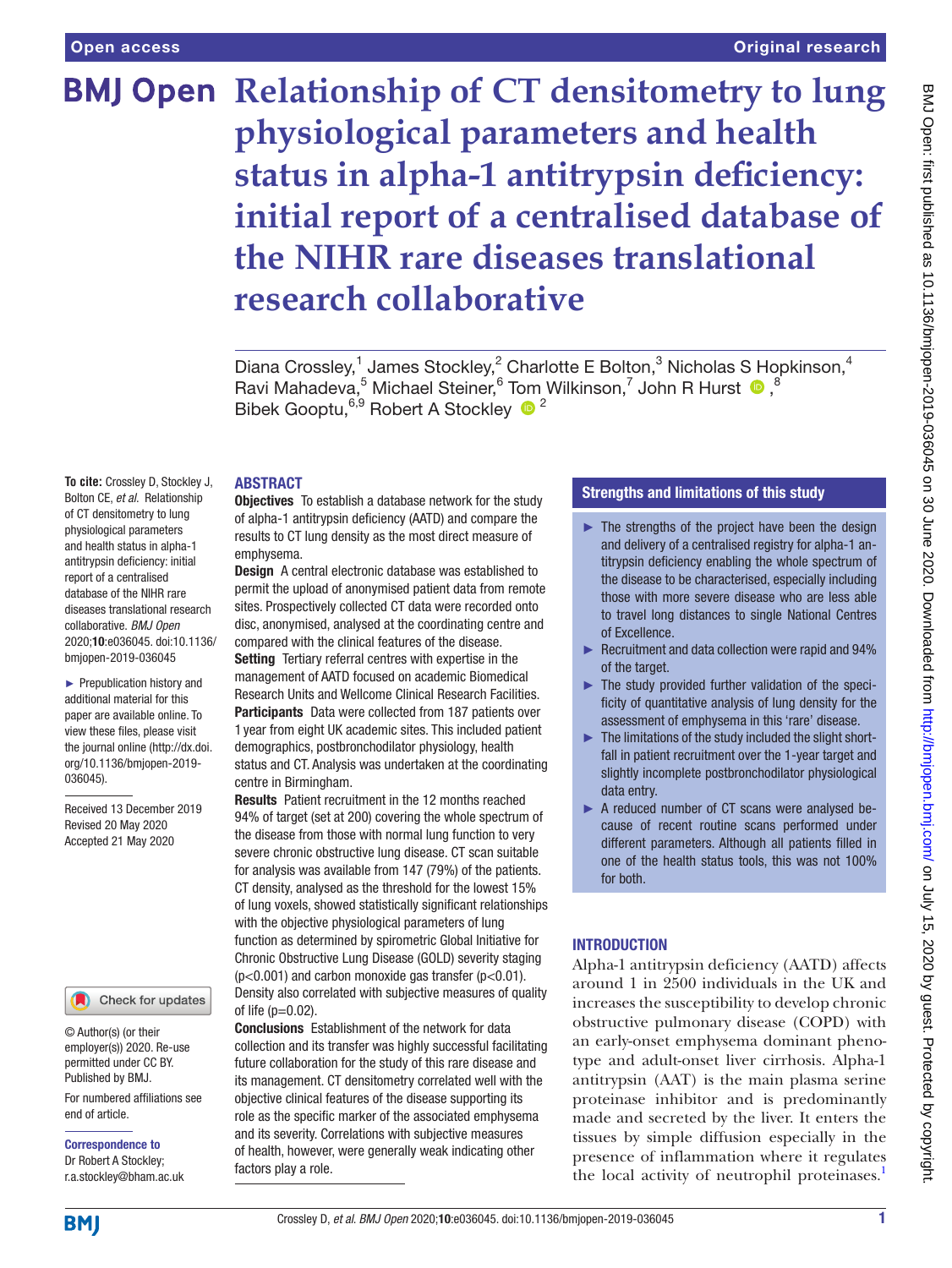

<span id="page-1-0"></span>**Figure 1** The National Institute for Health Research rare diseases alpha-1 antitrypsin deficiency network individual centres are shown together with their principal Investigators and link to the coordinating centre in Birmingham.

This is important in delicate tissue structures such as the alveolar region of the lung where uncontrolled serine proteinases can destroy connective tissues leading to alve-olar destruction and the development of emphysema.<sup>[2](#page-7-1)</sup>

The study and treatment of rare diseases present many problems including patient identification, referral to centres with relevant expertise, consistent demographic

<span id="page-1-1"></span>

| Table 1<br>Baseline characteristics table |                        |                                    |  |  |  |  |
|-------------------------------------------|------------------------|------------------------------------|--|--|--|--|
| <b>Clinical variable</b>                  | Number of<br>subjects  | <b>Median (IQR)</b>                |  |  |  |  |
| Age (years)                               | 187                    | 60.1 (50.9-66.9)                   |  |  |  |  |
| Sex                                       | 86M 101F (46%M, 54% F) |                                    |  |  |  |  |
| Pack years for ex-<br>smokers             | 99                     | $17(8-27)$                         |  |  |  |  |
| FEV, (L)                                  | 185                    | $1.4(0.9-1.9)$                     |  |  |  |  |
| FEV, per cent predicted                   | 185                    | 51.1 (30.5–67.5)                   |  |  |  |  |
| FVC(L)                                    | 185                    | $3.6(2.9 - 4.8)$                   |  |  |  |  |
| FVC per cent predicted                    | 185                    | 105.7 (88.2-123.4)                 |  |  |  |  |
| FEV <sub>1</sub> /FVC (%)                 | 185                    | 36.9 (28.5-49.8)                   |  |  |  |  |
| Kco per cent predicted                    | 181                    | 56.3 (46.0-69.6)                   |  |  |  |  |
| <b>RV/TLC (%)</b>                         | 140                    | 41.5 (33.0-52.7)                   |  |  |  |  |
| Voxel index -950 HU (%)                   | 147                    | 24.5 (15.4-35.2)                   |  |  |  |  |
| Perc15 (HU)                               | 147                    | $-965.2$ ( $-974.8$ to<br>$-950.7$ |  |  |  |  |
| <b>Total CAT score</b>                    | 158                    | 18.9 (12.0-25.0)                   |  |  |  |  |
| <b>Total SGRO score</b>                   | 158                    | 45.2 (33.3-62.1)                   |  |  |  |  |

Data are shown as median and interquartile ranges together with the number of patients where data were collected. All subjects were either never smokers or had ceased at least 1year before the time of assessment. CAT score is only given for those where the total SGRQ score was also available.

CAT, COPD assessment tool; FEV<sub>1</sub>, forced expiratory volume in 1 s; FVC, forced vital capacity; HU, hounsfield units; Kco, carbon monoxide transfer coefficient; RV/TLC, residual volume/total lung capacity; SGRQ, St George's Respiratory Questionnaire.

characterisation and importantly the design and delivery of appropriately powered research studies and clinical trials. With this in mind, the UK National Institute for Health Research (NIHR) commissioned a series of projects in 2014 to develop networks for the study and deep phenotyping of rare diseases with the longer term aim of providing a consistent structure to facilitate collaboration between groups and with industrial partners for research and therapeutic development.

In 1996, the Antitrypsin Deficiency Assessment and Programme for Treatment (ADAPT) was established in Birmingham as an investigator led, industry and research grants funded project in order to study AATD and its natural history. The programme depended on referrals, mainly from secondary care centres in the UK. Patients were invited to visit Birmingham on an annual basis for assessment as part of a clinical/research programme (Local Research Ethics Committee (LREC) 3359a). However, although successfully collating data on over 1000 deficient patients, those seen may be affected by bias due to referral patterns as well as to issues of geography and transport difficulties for annual visits. The latter issues may be especially relevant for the most severely affected patients. The ADAPT cohort may therefore underestimate the true impact, especially of the severe end of the disease spectrum. In addition, the evolution of a single centre impairs delivery of near patient care, clinical trials and iterative thought, which can be handicapped by the absence of other local centres of excellence more convenient for patient attendance, management and, especially, recruitment/participation in research and clinical trials.

The current article describes the AATD collaborative network funded by the NIHR to establish a patient cohort for rare diseases collated over 1year in the UK. In particular, we wished to recruit patients with a wide range of severity, with the most severe being recruited to the closest specialist centre to minimise the issue of difficulty of travel. In particular, we wished to assess lung densitometry as the most direct measure of emphysema and physiological impairment and patients perception of their health status.

# Materials and methods

Birmingham acted as the coordinating centre for the NIHR Rare Diseases Translational Research Collaboration in AATD. Links were made with academic biomedical research units where a specialist with expertise in clinical trials and interest in AATD had been identified. The network had an initial target of 200 patients with AATD and the PiZZ genotype recruited from Birmingham, Nottingham, London Brompton, London University College London/Royal Free Hospital, Cambridge, Southampton and Leicester (see [figure](#page-1-0) 1). The aim was to recruit 100 patients from Birmingham with mild and moderate disease and 100 patients with severe and very severe disease (as defined by the forced expiratory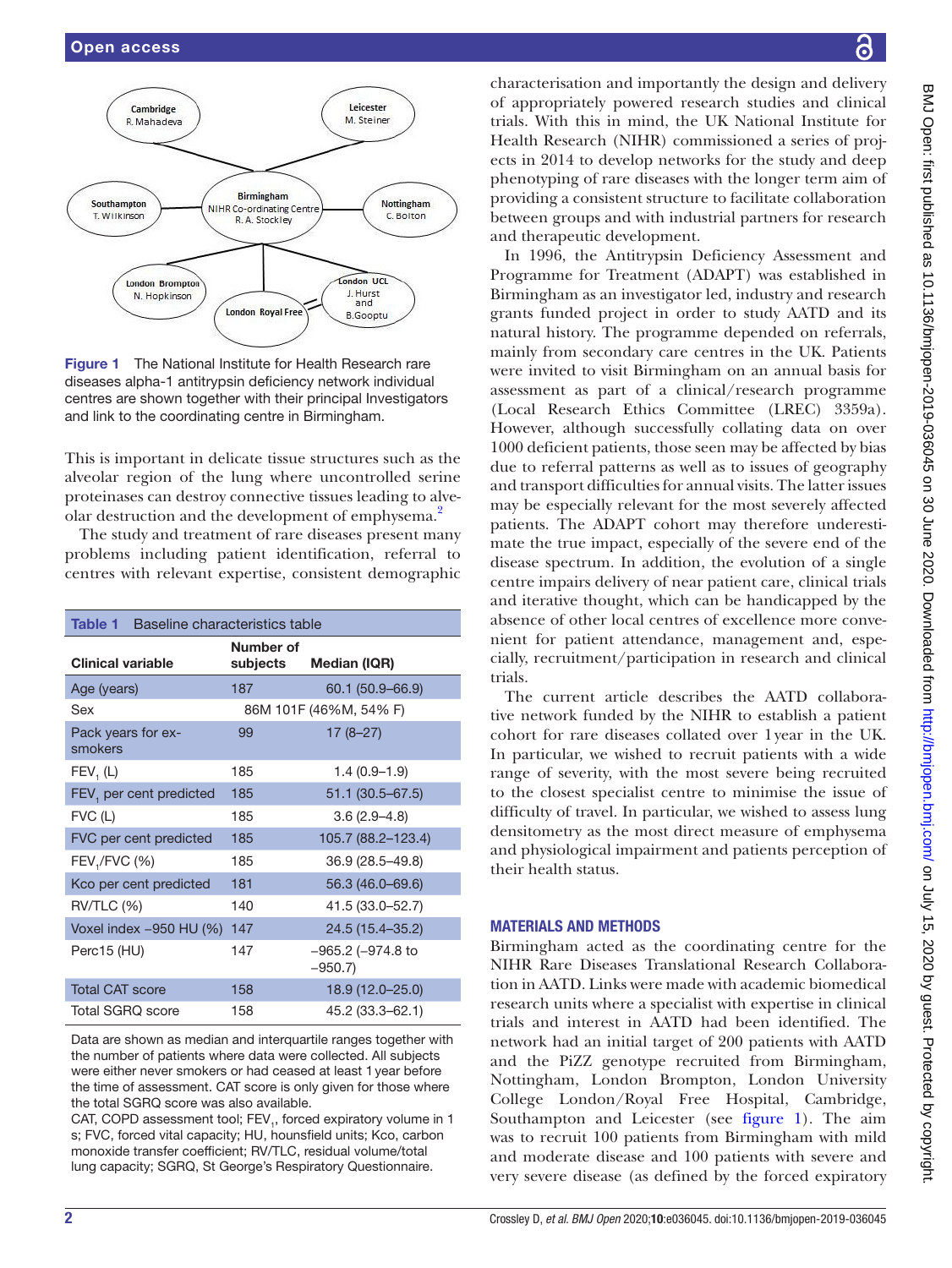

<span id="page-2-0"></span>Figure 2 Scatter plots of the relation between lung function and CT densitometry analysis. Each point represents data from a single patient. The correlation coefficient (r) is given for each analysis using the two best-recognised parameters for emphysema on CT scan. KCO, carbon monoxide transfer coefficient; FVC, forced vital capacity; FEV<sub>1</sub>, forced expiratory volume in 1 s.

volume in 1 s  $(FEV_1)$  from the other centres such that the distance these patients had to travel was less than attending a single central facility. A standard protocol was provided to all centres based on that used in all previous publications from the core Birmingham centre and consisted of general demographic data required for, in depth, patient characterisation (the lung function equipment used for the study varied between centres and is summarised for each site in the [online supplement](https://dx.doi.org/10.1136/bmjopen-2019-036045)). This characterisation would also provide the basis of patient identification for inclusion in subsequent clinical trials using national standard operating procedures for lung function and specific parameters for CT acquisition.

Patients were recruited sequentially from the individual centre clinics according to the spirometric criteria outlined above.

All subjects underwent full clinical examination were scheduled to undergo full postbronchodilator lung function testing (according to the Association of Respiratory Technology/British Thoracic Society guidelines for quality control) including spirometry gas transfer and lung volumes, determination of current health status using well-established tools (St George's Respiratory Questionnaire (SGRQ) and the COPD assessment tool (CAT)). Where routine high resolution CT had not been undertaken within the previous 2 years, a scan on full inspiration was taken using the following fixed criteria: subjects were scanned by spiral multislice CT of the chest in the supine position within 4hours of administration of a short-acting bronchodilator. A low radiation dose (140 kVp) was used, the slice thickness was 5mm and increments of 2.5mm, and a soft reconstruction algorithm (B30f) was applied. The anonymised data were subsequently transferred to Birmingham on disc for quantitative analysis using Pulmo-CMS (Medis Medical Imaging, Leiden, The Netherlands courtesy of Berend Stoel). Measurements for voxel index (% voxels less dense than −950 HU) and Perc15 (density threshold of the lowest 15% of the voxels) were assessed for the whole lung such that greater voxel index or lower Perc (PD)15 indicated a greater amount of emphysema.

## Patient and public involvement

The project was approved by five patients who completed a traffic light system research proposal review form to give their opinion on the research project and the significance of its impact on clinical practice. A further patient representative was a formal member of the steering committee. The information will be part of future presentation to the patient group and summarised for dissemination in their annual newsletter once accepted for publication. Results will also be presented at international speciality meetings.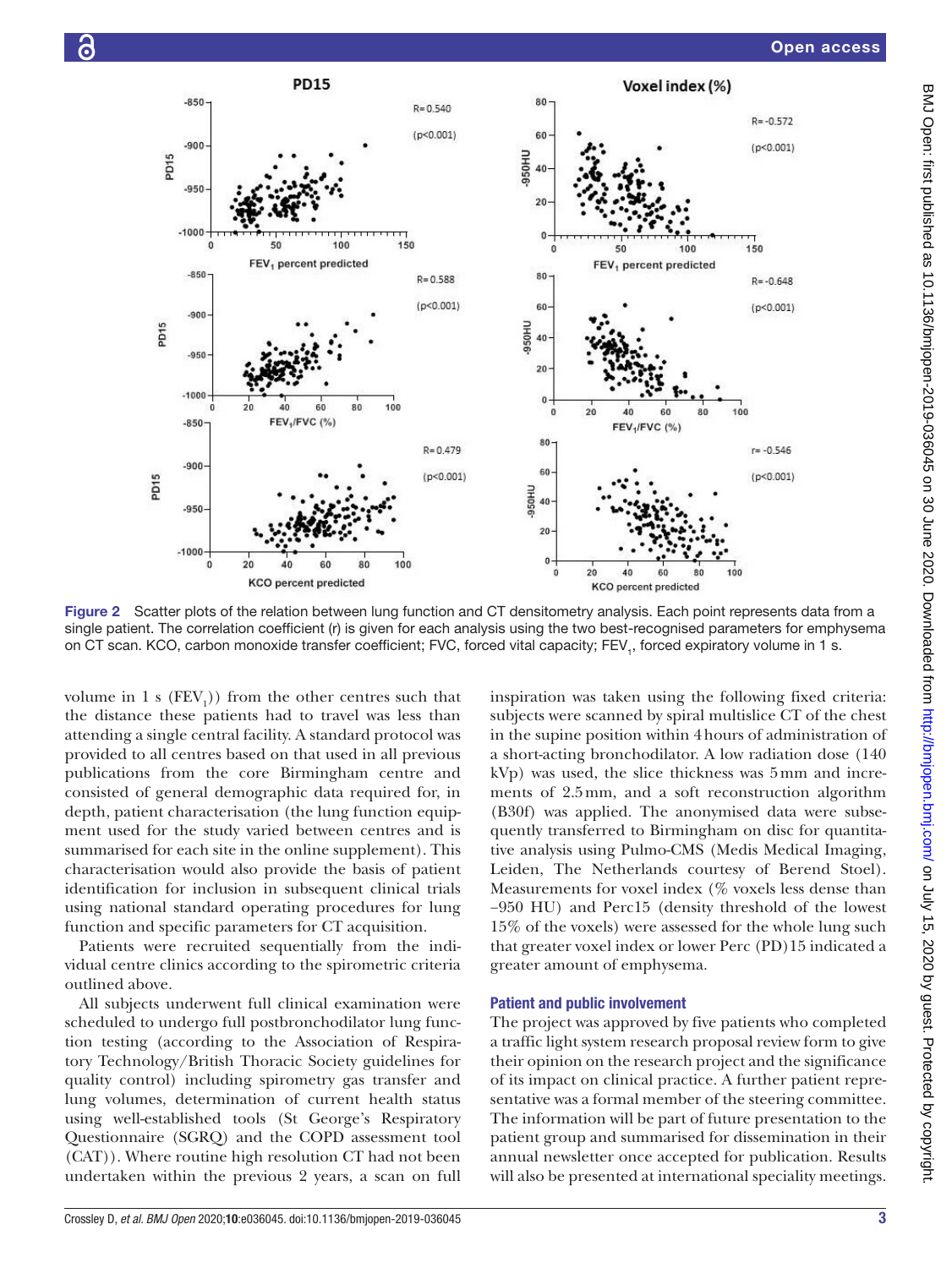# Open access



<span id="page-3-0"></span>Figure 3 Box plots of CT parameters by GOLD stage. Data are shown as box plot of IQR with median value indicated by the solid line, whiskers indicate 95% data range and outliers are indicated by open circles for each GOLD stage of severity. LAA, low area of attenuation.

| density and lung function |                               |                               |                     |  |  |  |
|---------------------------|-------------------------------|-------------------------------|---------------------|--|--|--|
| <b>CT</b><br>density      | Lung<br>function<br>parameter | Unstandardised<br>coefficient | SE                  |  |  |  |
| <b>PD15</b>               | $FEV$ <sub>1</sub> pp         | 0.63                          | $0.1$ (p $<$ 0.001) |  |  |  |
|                           | FEV,/FVC<br>(%)               | 0.94                          | $0.1$ (p $<$ 0.001) |  |  |  |
|                           | Kcopp                         | 0.55                          | $0.1$ (p $<$ 0.001) |  |  |  |
| Voxel<br>index $(\%)$     | FEV <sub>1</sub> pp           | $-0.48$                       | $0.1$ (p $<$ 0.001) |  |  |  |
|                           | FEV,/FVC<br>(%)               | $-0.67$                       | $0.1$ (p<0.001)     |  |  |  |
|                           | Kcopp                         | $-0.5$                        | $0.8$ (p $<$ 0.001) |  |  |  |

<span id="page-3-1"></span>Table 2 Multivariate linear regression models between CT

Data are shown for the regression analysis of both CT parameters and baseline lung function. 'pp' is the per cent predicted. FEV<sub>1</sub>, forced expiratory volume in 1 s; FVC, forced vital capacity.

This project represented a first step towards achieving the long-term aims expressed by patients as part of the European Lung Foundation survey of AATD.

## Statistical analysis

Baseline characteristics are presented as median and IQR. The Pearson's or Spearman rank correlation coefficient between CT density and lung function was calculated. Analysis of variance or Kruskall-Wallis was used to assess differences between grouped data. Normality of the data was tested using the Shapiro-Wilk test, and the level of significance was conventionally determined at  $p<0.05$ .

# **RESULTS**

## Baseline characteristics

There were 187 patients recruited to the study across the eight sites within the 1-year recruitment time. Of these, 84 with severe and very severe COPD were recruited from the satellite sites and 94 mild and moderate disease (as well as 9 local patients with very severe disease) were recruited by Birmingham. Confirmed post bronchodilator spirometry was available for 185 patients and carbon monoxide gas transfer (single breath) for 181. Quantitative CT scan was obtained for 147 patients and all patients completed quality of life (QoL) metrics (SGRQ and/or CAT) although only 158 patients completed both.

The baseline characteristics are summarised in [table](#page-1-1) 1. Data are presented as median and IQR to characterise the spread of patients studied. The median age was 60 years and the median postbronchodilator  $\text{FEV}_1$  for the cohort was  $51.1\%$  predicted for age, sex, height and ethnicity.<sup>[3](#page-7-2)</sup> Of these, 44 (24%) patients (recruited from the peripheral sites) were graded as Global Initiative for Chronic Obstructive Lung Disease (GOLD) stage 4 at the time of study.<sup>[4](#page-7-3)</sup> Nine patients with AATD (5%) had an  $\text{FEV}_1/$ forced vital capacity (FVC)  $>0.7$ . The median CAT score for the whole group was 18.9 (12.0–25.0) and the median total SGRQ score was 45.2 (33.3–62.1).

Smoking history information was available for 178 patients. Seventy-nine were lifelong never smokers but all patients with a smoking history had ceased for more than 12 months at the time of recruitment. The median smoking history for the ex-smokers (n=99) was 17 pack years (IQR 8–27). None of the patients was receiving AAT augmentation therapy as it remains unavailable for management of emphysema in the UK.

#### Cross-sectional correlations

#### Lung function and CT densitometry

The relationship between CT density and lung function is shown in [figure](#page-2-0) 2. There were significant correlations between both lung density parameters and the physiological parameters shown (p<0.001all comparisons). Significant differences were also seen for CT density measurements as both the voxel index (which quantifies the proportion of low-density voxels below −950 HU) and PD15 (which quantifies the threshold below which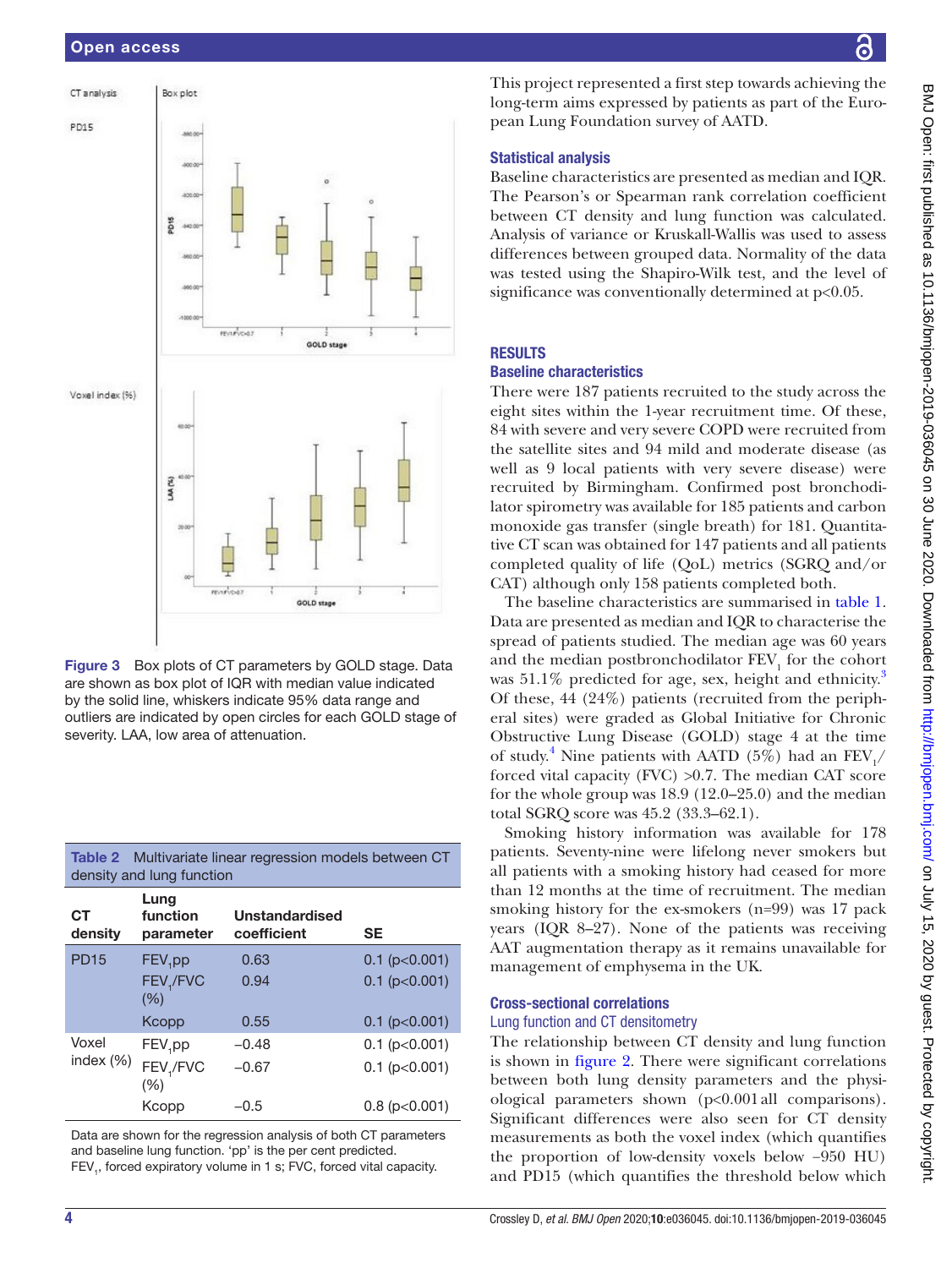<span id="page-4-1"></span>

| <b>Table 3</b> Quality of life data across each GOLD stage <sup>4</sup> |                       |                         |                       |                          |  |  |
|-------------------------------------------------------------------------|-----------------------|-------------------------|-----------------------|--------------------------|--|--|
| <b>GOLD</b> stage                                                       | <b>Patient number</b> | <b>CAT median (IQR)</b> | <b>Patient number</b> | <b>SGRQ median (IQR)</b> |  |  |
| FEV1/FVC>0.7                                                            | 9                     | $12(6-21)$              | 9                     | $27.1(9.7-48.0)$         |  |  |
|                                                                         | 13                    | $15(9 - 21)$            | 12                    | 33.4 (19.3-35.7)         |  |  |
| $\overline{2}$                                                          | 63                    | $16(12 - 21)$           | 63                    | 41.5 (30.9-55.4)         |  |  |
| 3                                                                       | 39                    | $19(11 - 25)$           | 39                    | 48.8 (36.5-67.3)         |  |  |
| $\overline{4}$                                                          | 53                    | $20(13.5 - 27)$         | 33                    | 62.0 (36.5-67.3)         |  |  |

The number of patients for each Global Strategy for Obstructive Lung Disease (GOLD) stage is shown together with the median and IQR data for the CAT and SGRQ total score.

CAT, COPD assessment tool; FEV<sub>1</sub>, forced expiratory volume in 1 s; FVC, forced vital capacity; SGRQ, St George's Respiratory Questionnaire.

15% of the overall voxels are sited), between each of the GOLD severity stages  $(p<0.001)$  ([figure](#page-3-0) 3). There was no correlation between residual volume/total lung capacity (RV/TLC) and any of the densitometry parameters.

Following adjustment of all these relationships for age, sex and pack years, the relationship between density as measured by PD15 and voxel index remained significant (p<0.001) with no evidence of collinearity (see [table](#page-3-1) 2).

#### QoL measures and lung function

Within the cohort, the CAT test scores ranged between 1 and 39/40 (median=18.9; IQR 12–25) and related to disease severity as defined by the GOLD stage and summarised in [figure](#page-4-0) 4 ( $p<0.0001$ ). The median SGRQ was 45.2 (33.3–62.1) and also related to the GOLD stage ( $p<0.001$ ) shown in [figure](#page-4-0) 4 ( $p<0.001$ ). The median and IQR for CAT and SGRQ in each GOLD stage are summarised in [table](#page-4-1) 3.

There were significant correlations [\(online supplemen](https://dx.doi.org/10.1136/bmjopen-2019-036045)[tary table 1](https://dx.doi.org/10.1136/bmjopen-2019-036045)) between both QoL measures and spirometry, as measured by  $\rm FEV_{1}$  (per cent predicted), FVC (per cent predicted),  $FEV_1/FVC$  (%) and with gas transfer coefficient, Kco (per cent predicted) and gas trapping as measured by RV/TLC  $\%$  (p<0.01 all comparisons). [Online supplementary figures 1 and 2](https://dx.doi.org/10.1136/bmjopen-2019-036045) summarise the correlations for SGRQ and CAT with  $\text{FEV}_1$  (% predicted).

## QoL measures and CT density

Both QoL measures were worse the greater the emphysema as quantified by the lung density. There was a significant relationship between voxel index and CAT (r=0.18,  $p=0.019$ ) and a weaker relationship with PD15 (r=0.15, p=0.043) [\(figure](#page-5-0) 5). Total SGRQ correlated significantly with both measures of CT density, although again the relationship was weak  $(r^2 < 0.1)$  (see [figure](#page-5-0) 5).

# **DISCUSSION**

The current paper reports demographic data collated from a unique NIHR funded project to establish collaborative cohorts of patients with rare diseases focused on academic Biomedical Research Units and Wellcome Clinical Research Facilities. The main purpose of this project was to recruit 200 patients (none of whom were receiving augmentation therapy) with AATD (PiZZ genotype)

to a central database over a 1-year period as a basis for ongoing collaborative research. The aim of the collaborative was to recruit and characterise patients with AATD in depth across centres with a wide spectrum of severity. Importantly we wished to include those with severe and very severe disease (GOLD stages 3 and 4) as quantified by baseline  $\mbox{FEV}_1$  (4) in the satellite centres local to their dwelling, who are more likely to refrain from travel to a



<span id="page-4-0"></span>**Figure 4** Quality of life parameters determined by GOLD stage. Data are shown as box plot of IQR with horizontal median line, whiskers indicate 95% data range and outliers are shown as open circles. Patients with no airflow obstruction are shown as a separate group. CAT, COPD assessment tool; SGRQ, St George's Respiratory Questionnaire.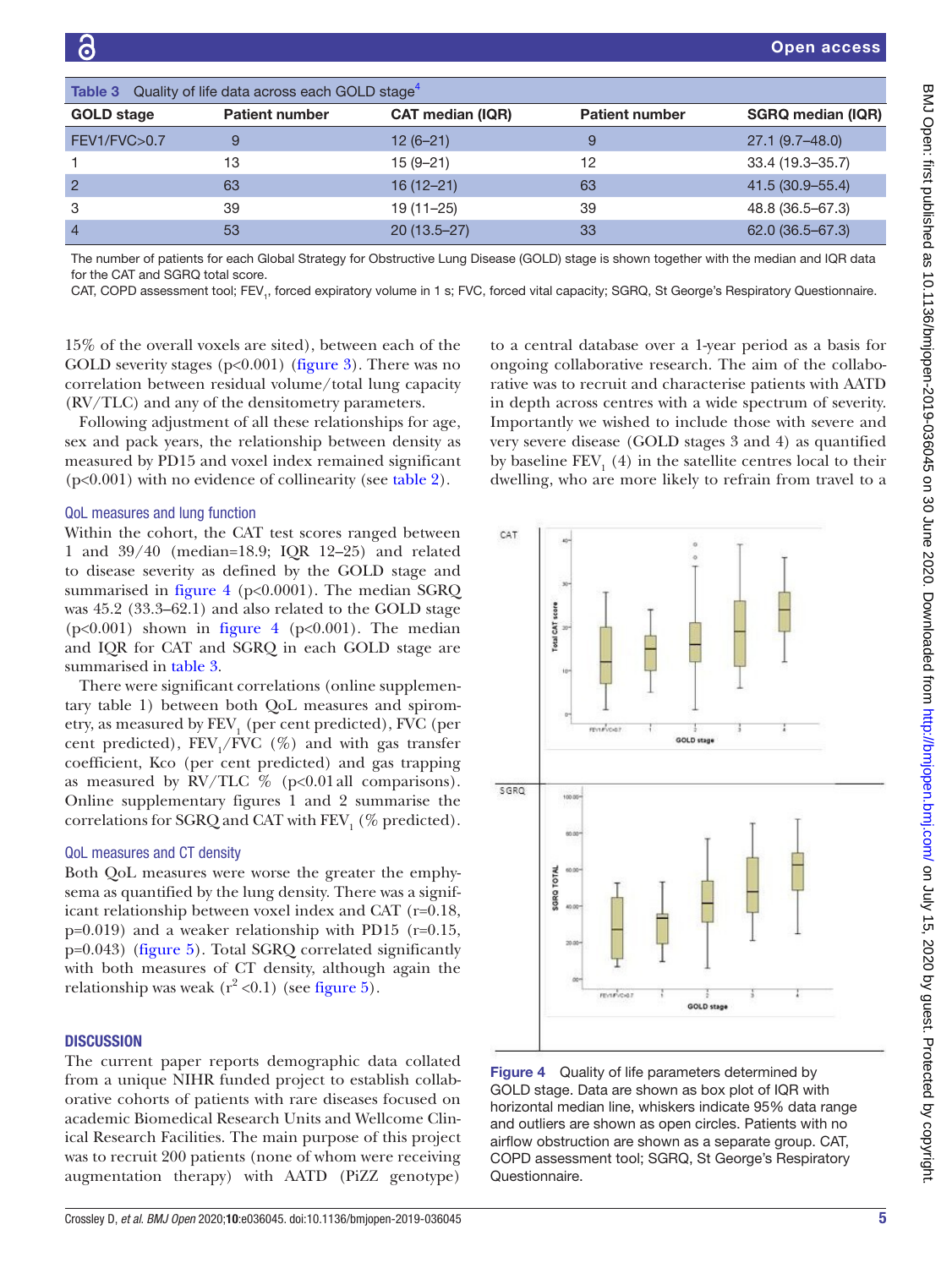

<span id="page-5-0"></span>Figure 5 Scatter plots to show the relation between quality of life and CT analysis. Data are shown for individual patient CAT and total SGRQ scores related to emphysema parameters. The significance of the relationships is indicated (p).CAT, COPD assessment tool; SGRQ, St George's Respiratory Questionnaire.

more distant central facility. Of note the data for the very severe patients produced similar values and demographic relationships to those seen historically in the single centre ADAPT programme in Birmingham.

We have confirmed the feasibility of this approach with recruitment from multiple academic centres in this limited time period reaching 94% of the target. Of these 98% had confirmed postbronchodilator spirometry (in 2 patients it had not been documented), 92% were able to complete gas transfer measurements and 85% had both the SGRQ and CAT measurement of health status although most patients (95%) had CAT recorded. CT scans were a unique feature of the UK patients and were performed prospectively at baseline using a fixed protocol and copied anonymously on to disc for analysis in Birmingham. This resulted in a total of 147 scans available and suitable for analysis (79% of patients) enabling the relationships to clinical parameters to be explored.

The patients showed a wide spectrum of disease including 53 patients local to the participating centres classified as GOLD stage 4. Health status showed a relationship to spirometric severity with worsening for each stage although (as expected) with a wide range and major group overlap as reported from the larger ADAPT database<sup>5</sup> and other studies of non-AATD COPD.<sup>6</sup> Importantly, the patients in GOLD stage 4 had a median total SGRQ score 62.0 (IQR 36.5–67.3) which was similar to that for 51 stage 4 patients recruited previously to the ADAPT database (extracted from Stockley *et al*<sup> $\delta$ </sup>) with a median value of 59.1 (IQR 51.8–72.0). This suggests that our previous data were not influenced by acquisition bias

as a result of travel to a single centre being influenced by distance and/or patient health. In addition, it indicates that GOLD stage4 patients can be readily recruited from multiple sites for research, audit and appropriate clinical trial purposes.

Relationship of lung densitometry (the most direct measure of pathological emphysema) to objective parameters of lung function was similar to that seen in other studies<sup>7</sup> <sup>8</sup> but better for gas transfer than spirometry (consistent with the former being a more direct measure of alveolar dysfunction as seen in emphysema) and certainly better than the weak relationship to air trapping (RV/ TLC) and the subjective health status measures. COPD, even in AATD, is a multifaceted condition although classically characterised in AATD by the presence of panacinar emphysema localised to the lung bases as the dominant pathological phenotype. Lung densitometry is the most direct measure of this process and its severity is demon-strated pathologically.<sup>[9](#page-7-7)</sup> All other measures are indirect surrogate markers of emphysema, and although densitometry in AATD relates to exercise capacity, $\frac{10}{10}$  spirom-etry and gas transfer<sup>[11](#page-7-9)</sup> and health status, $12$  it remains the best independent predictor of mortality in this disease.<sup>[13](#page-7-11)</sup> In addition, it is the most sensitive measure of emphysema progression in  $AATD<sup>14</sup>$  and hence its support as the primary outcome in clinical trials enabling such studies to be sufficiently powered for such a rare disease. CT has not been routinely undertaken as part of management of AATD patients largely on the basis of cost and radiation exposure. However, the radiation exposure protocol for densitometry is less than that for high-resolution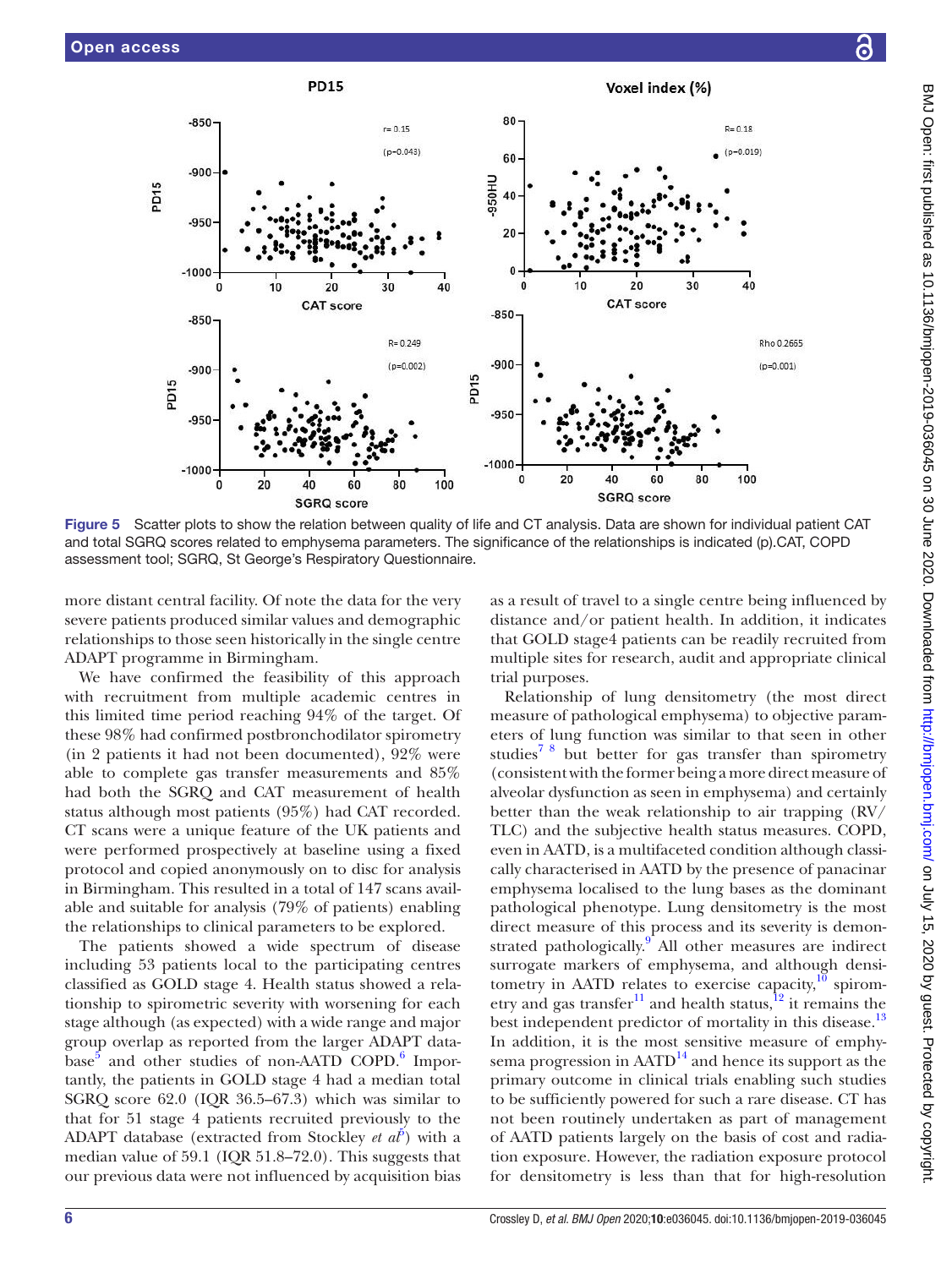scans and is specific for the pathological phenotype of the COPD in AATD (namely the emphysema). Indeed the recent European Respiratory Society (ERS) strategy document on AATD has confirmed it as part of the assessment for all such patients and that referral to centres with a major interest in AATD should be included in patient management. $15$  The relationships of CT densitometry to more recognised parameters of COPD severity and mortality are no worse and certainly better (specifically mortality) than some of the more conventional markers of the disease although still only weakly related to the subjective interpretation of the patients' health.

The study was successful in enabling collaboration between academic centres by providing recruitment and in-depth phenotyping of a group of patients with AATD and a wide range of physiological impairment to an agreed standard. All subjects also had plasma taken and stored for the development and validation of assays to monitor serine proteinase footprints<sup>16</sup> and other disease-specific biomarkers. In addition, the network provides baseline cohort data for long-term follow-up and importantly a well-characterised patient database for collaboration with industry (one of the key aims for the NIHR programme). Furthermore, it conforms to the key elements outlined by the ERS strategy document for the management of  $AATD<sup>15</sup>$ ; namely, establishment of registries, comprehensive assessment and review by specialists with an interest in AATD. It also provides the background for linking with the European Union rare diseases collaborative and the European Alpha-1 Research Collaboration.<sup>[17](#page-7-15)</sup>

Nevertheless, the study has some limitations. Several of the patients had undergone CT scanning as part of their routine clinical assessment prior to the establishment of the collaborative and hence it was not deemed ethical to repeat the procedure in the short term for densitometry analysis as part of a phenotyping study. However, the parameters are set for all future scans in this patient population both at baseline and for monitoring progressions. The documentation of health status was not perfectly consistent although either the SGRQ or CAT was performed in all subjects. Only 85% had the SGRQ documented, whereas 95% had the CAT documented, which may reflect the latter's ease of administra-tion and practical clinical utility.<sup>[4](#page-7-3)</sup> Our analysis reported here only included those patients in whom both had been measured. Currently, only the SGRQ has been accepted as a validated tool for patient-reported outcomes in clinical trials, $^{18}$  whereas the CAT has become an accepted measure in patient management as supported by GOLD<sup>[4](#page-7-3)</sup> and is often also reported in the clinical studies and trials. However, such measures of health status are best used to indicate a noticeable change from baseline for therapies that provide an initial and detectable impacts such as bronchodilators and not therapies that modify slow progression of chronic diseases such as COPD and emphysema.<sup>[5](#page-7-4)</sup> Therefore, although densitometry relates to both  $\text{FEV}_1$  and health status (though poorly for the latter), evidence of progression and response to

treatment in AATD should currently depend on CT scans as the most direct and sensitive marker of emphysema and its progression as confirmed recently in a placebo-controlled trial of the benefit of augmentation therapy.<sup>[19](#page-7-17)</sup>

In summary, the project successfully recruited to 94% of target in the 1-year time frame and the majority underwent deep phenotyping to a set standard for future patient care and assessment consistent with the view of the ERS strategy document for AATD.<sup>15</sup> The collaboration and expertise of participants provide a firm structure for future management of AATD in the UK. Importantly, it provides validation that previous patient assessment as part of the ADAPT programme reflects patients across the spectrum of disease severity and not a patient acquisition bias related to distance or travel. Furthermore, it demonstrates an intercalated network that can harmonise activity and research outcomes using standard methodologies. These points give reassurance that patient monitoring and care can be provided at multiple sites to the same standard, factors that are both critical in patient convenience and reassurance, as expressed by patients in the recent ERS AATD strategy document.<sup>15</sup> Importantly, it provides validation of CT densitometry for characterisation of the pathological nature and severity of the disease and places this in perspective with other measures routinely used for monitoring. Because of its specificity, it should become an essential part of AATD assessment.<sup>[15](#page-7-13)</sup> Finally the collaborative provides an essential, ready-made resource for the delivery of research, clinical studies and trials especially for the pharmaceutical industry and a UK resource for patient/specialist research collaboration.

#### Author affiliations

<sup>1</sup>College of Medical and Dental Sciences, Institute of Inflammation and Ageing, Centre for Translational Inflammation Research, Queen Elizabeth Hospital, University of Birmingham, Birmingham, UK

<sup>2</sup>University Hospitals Birmingham NHS Foundation Trust, Queen Elizabeth Hospital Birmingham, Mindelsohn Way, Edgbaston, Birmingham, UK

<sup>3</sup>Department of Respiratory Medicine, NIHR Nottingham BRC respiratory theme, School of Medicine, The University of Nottingham, City Hospital Campus, Nottingham, UK

<sup>4</sup>National Heart and Lung Institute, Imperial College, Royal Brompton Hospital Campus, London, UK

5 Department of Medicine, Cambridge NIHR BRC, University of Cambridge, Leicester, UK

<sup>6</sup>NIHR Leicester Biomedical Research Centre - Respiratory, Institute for Lung Health, University of Leicester, Glenfield Hospital, Leicester, UK

<sup>7</sup> Respiratory BRU, University of Southampton, Southampton, UK

<sup>8</sup>Respiratory, Royal Free Campus, London, UK

<sup>9</sup>King's College London, Guy's Hospital Site, Great Maze Pond, London

Twitter Charlotte E Bolton [@bolton\\_char](https://twitter.com/bolton_char)

Acknowledgements We would like to thank Anita Pye, the study coordinator for her assistance and support and Mr J Beggs the patient representative on the Steering committee.

Author Contributions The project concept was developed by RS; JS, CB, NH, JRH, BG, RM, MS, TW and RS established the network as part of the NIHR rare diseases call, collated clinical, physiological and radiological data across each contributing organisation. DC analysed the quantitative CT scans and the related data. DC drafted and refined the manuscript with RS. All authors reviewed, modified and approved the final manuscript.